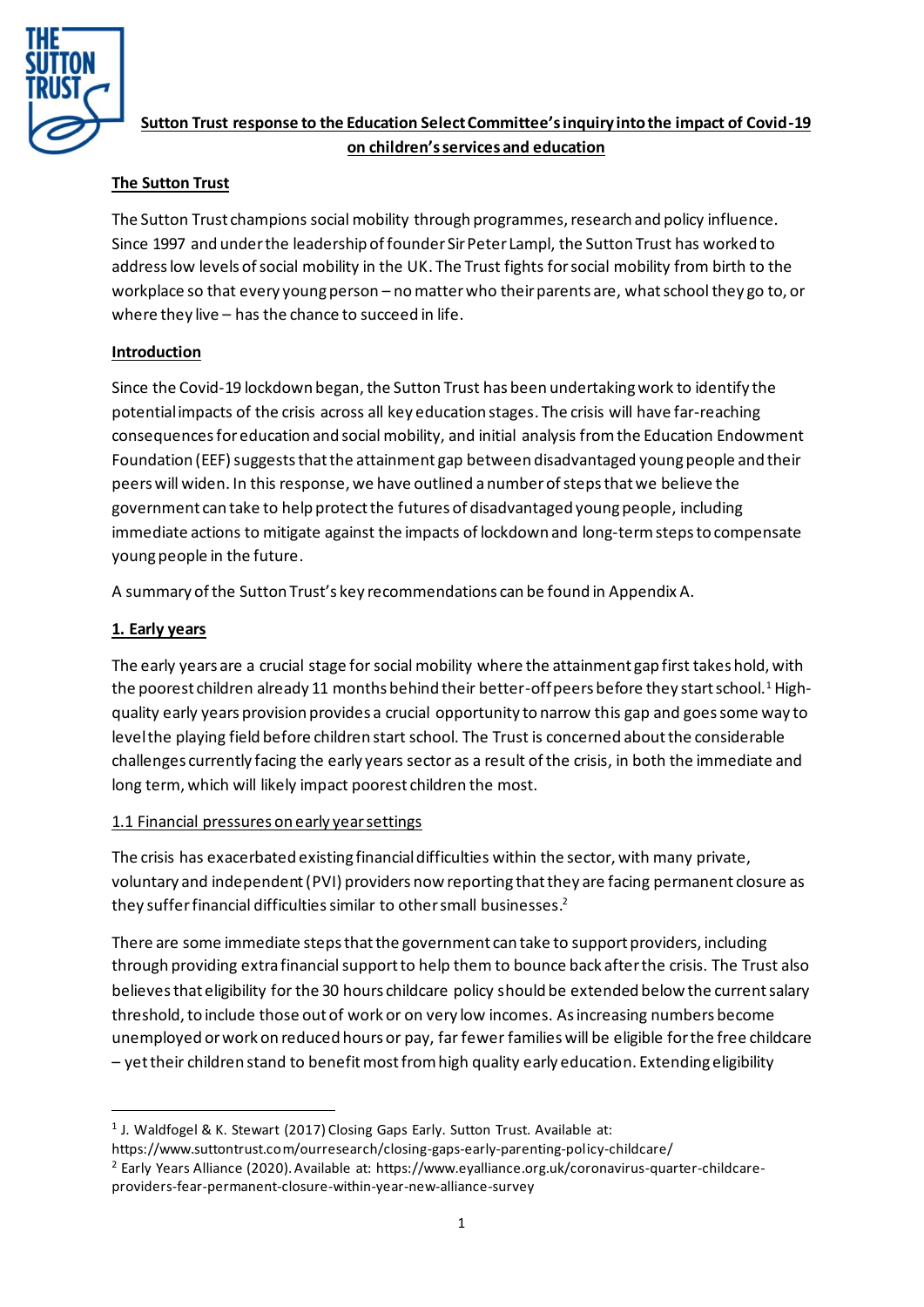

would have a range of transformational affects, including a) providing essential support for parents returning to work, b) expanding demand for nurseries and helping them to get back on their feet after the crisis and c) tackling gaps in early learning and improving social mobility. It is vital that this is funded to a sufficient level, and that there is a focus on the quality of provision on offer.

Given that many children will not have attended an early years setting for a number of months, it will be vital to invest in early years provision to mitigate against any gaps in attainment that have arisen from the crisis as early as possible. There should therefore be a renewed focus on ensuring that all children, and particularly disadvantaged children, have access to high quality early years provision. Given the importance of the workforce in delivering high-quality provision, an emphasis should be placed on improving the qualifications of all workers in the sector, through CPD and mentoring. The government should also consider setting up a fund which can be accessed by early years providers to hire graduates (who will be facing a difficult labour market and may be more amenable to a career in early years than otherwise) and qualified staff. This would provide some of the support that the sector needs to rebuild after the crisis.

## 1.2 Parental engagement and the home learning environment

Previous Sutton Trust research has shown the importance of the home learning environment for children from all socio-economic backgrounds. $^3$  In the short term, having providers temporarily closed is likely to have the biggest impact on the poorest children, who benefit most from structured, high quality provision and are less likely to have the suitable home learning environment needed.<sup>4</sup> With settings closed, the home learning environment will be more important than ever, and differences in levels of parental engagement will likely have a serious impact on the attainment gap.

Differences in levels of parental engagement and confidence in supporting home learning is an issue for pupils of all ages while schools are closed. Our research has found that 47% of middle-class parents feel confident home-schooling their children compared to 37% of working-class parents.<sup>5</sup> It is therefore vital that all parents have access to support and resources on building a positive home learning environment during this period.

The Sutton Trust, in partnership with the Esmée Fairbairn Foundation, has previously undertaken extensive work on parental engagement through the Parental Engagement Fund, which aimed to increase attainment for disadvantaged children in the early years through the development of more effective parental engagement. Using this expertise, the Trust has put together guidance for parents, including links to high quality online resources, to support them. Our sister organisation, the EEF, has also put together guidance for parents on the home learning environment during this period.<sup>6</sup> The government should support the dissemination of evidence of what works in the home learning environment to reduce gaps widening as early as possible.

<sup>3</sup> J. Waldfogel & E. Washbrook (2010) *Low income and early cognitive development in the UK*. Sutton Trust. Available at: https://www.suttontrust.com/our-research/low-income-early-cognitive-development-u-k/ 4 Ibid

<sup>5</sup> Sutton Trust (2020) *School closures parent polling*. Available at: [https://www.suttontrust.com/our](https://www.suttontrust.com/our-research/school-closures-parent-polling/)[research/school-closures-parent-polling/](https://www.suttontrust.com/our-research/school-closures-parent-polling/)

<sup>6</sup> Education Endowment Foundation (2020) *Support resources to share with parents*. Available at: <https://educationendowmentfoundation.org.uk/covid-19-resources/support-resources-to-share-with-parents/>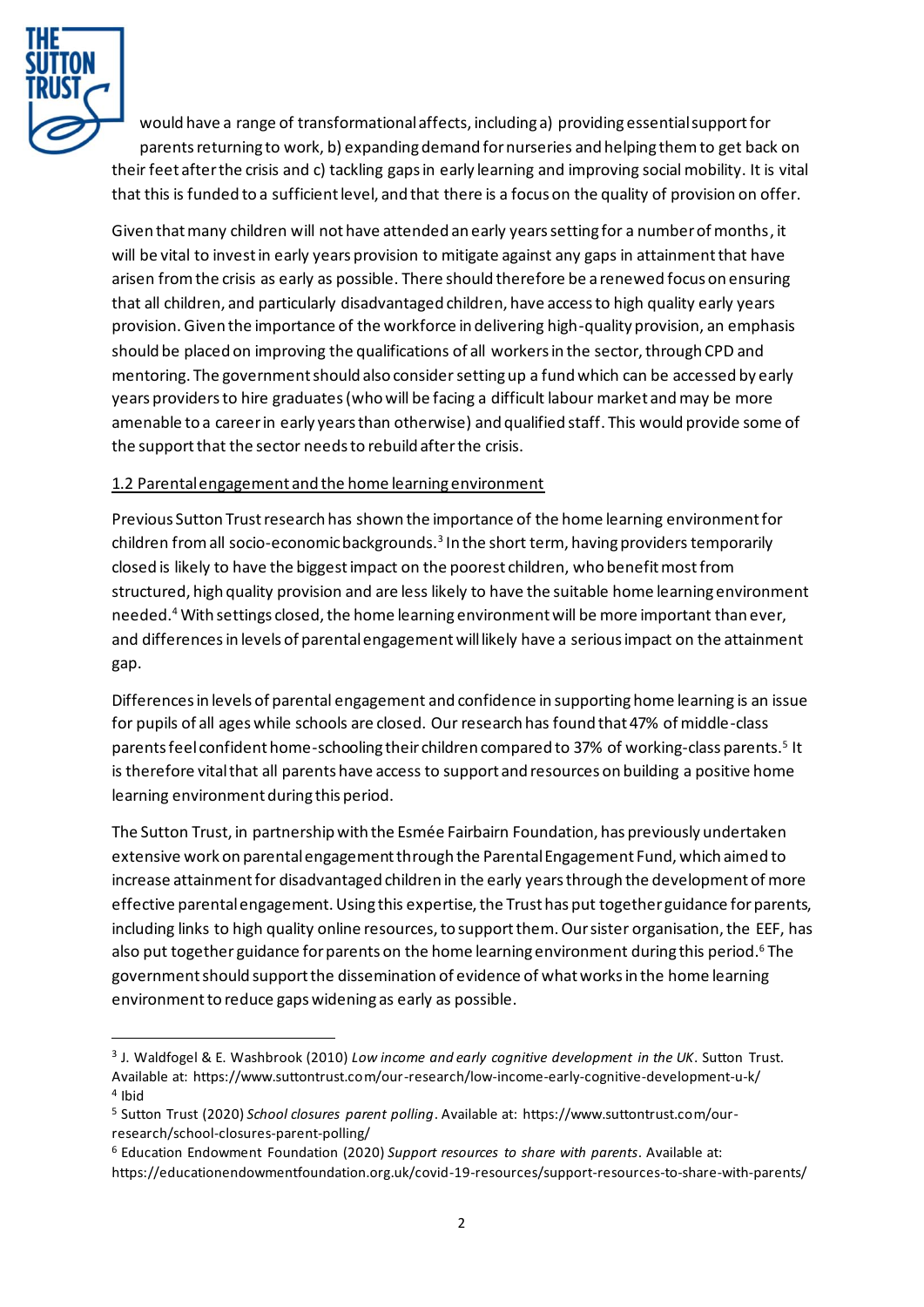

As outlined in section 1.1, investment in high quality early years provision is more vital than ever and can help to mitigate against some of the impacts of differences in the home learning environment. Some children may have lost out on early learning during this period. Providing high quality early education for disadvantaged children when they return can help to narrow the gaps that develop from lost learning.

# **2. Schools**

Before the crisis, there was already a significant attainment gap between disadvantaged children and their peers, with those from the least well-off backgrounds twice as likely to leave formal education without GCSEs in English and maths compared to their better-off classmates.<sup>7</sup> Sutton Trust research has highlighted that school closures have led to greater inequalities in accessing educationalresources, and the Trust is very concerned about the impact that these inequalities will have on the attainment gap in the short and long terms.

## 2.1 Access to devices and the internet

Access to remote learning is a critical issue while schools are closed. The Trust is concerned about inequalities in access to devices and the internet, which are crucial to participating in remote learning. In the most deprived schools, 15% of teachers report that more than a third of their students learning from home would not have adequate access to an electronic device for learning, compared to only 2% in the most affluent state schools. $8$  This is a fundamental issue, as without access to devices and the internet, children are entirely prevented from accessing this crucial online learning and will likely fall even further behind. While teachers are providing paper resources wherever possible to ensure their pupils are able to access some form of learning, the digital divide means that there are significant inequalities in the level and type of learning young people are able to access.

While we welcome the steps taken by many schools to provide their pupils with laptops or other devices, Sutton Trust research has found that 28% of the most advantaged state schools had offered devices to pupils in need, compared to just 15% in the most deprived schools where need is highest.<sup>9</sup> The Trust would like to see further government intervention to ensure that all pupils are able to access the resources that they need to continue their learning.

The Trust welcomesthe government's scheme to provide laptops and internet access for children with social workers, care leavers and disadvantaged pupils in year 10. Given the urgency of the situation, it is understandable that the government initially prioritised pupils sitting important exams. However, the Trust is concerned by reported delays to the scheme. The government should work to ensure the scheme is rolled out quickly and efficiently so that young people are able to use this technology as soon as possible. We would also like to see the scope of the scheme expanded – ideally to include all disadvantaged children - as we know that the attainment gap opens early and increases throughout school. As we move into a phase where schools may be only open to some

<sup>7</sup> Education Endowment Foundation (2018) *The Attainment Gap*. Available at:

https://educationendowmentfoundation. org.uk/public/files/Annual\_Reports/EEF\_ Attainment\_Gap\_Report\_2018.pdf

<sup>8</sup> C. Cullinane & R. Montacute (2020) *Covid-19 impacts: School shutdown*. Sutton Trust. Available at: <https://www.suttontrust.com/our-research/covid-19-and-social-mobility-impact-brief/> <sup>9</sup> Ibid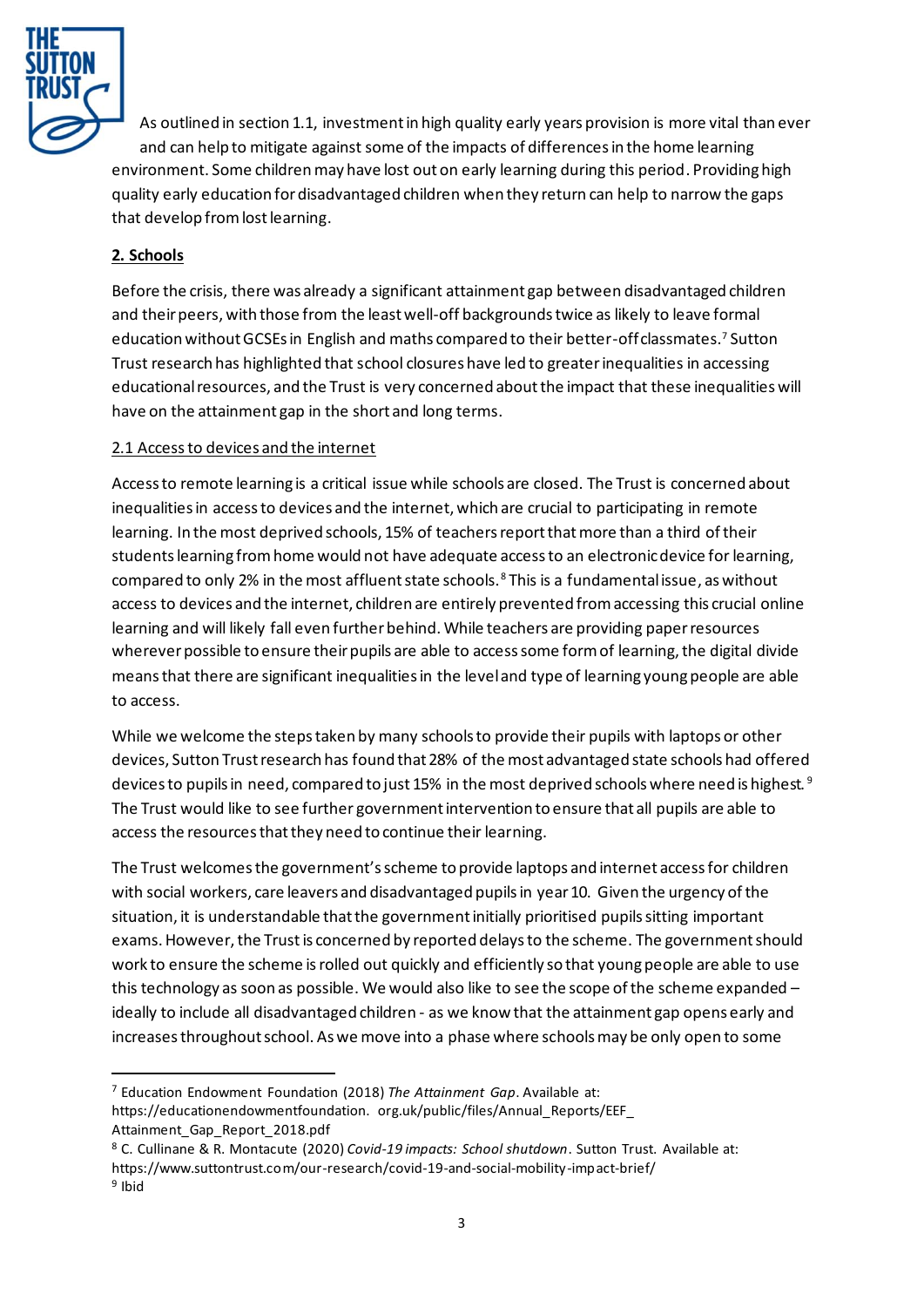

pupils, the government must ensure that all children have the resources necessary to access online learning, including a laptop or other suitable device, as well as a stable internet connection. This could be achieved through further collaboration with companies in the technology sectorto offer low-cost options.

## 2.2 Access to tuition

During this period of instability, many parents may turn to private tuition to supplement their child's learning, which may widen the attainment gap between those who can afford extra tuition and those who can't. Previous Sutton Trust research has shown these inequalities in accessing private tuition, with 34% of children from richer homes receivingprivate tuition, compared to 20% from poorer homes. <sup>10</sup> Recent Sutton Trust polling has shown that while the numbers of overall children receiving private tuition had gone down in the initial period after lockdown, use of online tuition is growing among better off households. <sup>11</sup> Even when disadvantaged young people do have access to a tutor, research by the Institute for Fiscal Studies has highlighted that the time spent with a tutor differs substantially by socioeconomic background. Of children in the poorest families who have a tutor, two-thirds spend 1–4 hours a week with them. For children in the richest fifth of families with tutors, more than two-thirds of students spend over 5 hours a week with their tutor.<sup>12</sup>

There is strong evidence that one-to-one and small group tuition improves academic outcomes for children. The estimated positive impact of a 6-12 week course of tuition is equivalent to four or five months' learning. <sup>13</sup> The Trust, together with the EEF, believesthat disadvantaged pupils should have access to additional one-to-one or small group tuition to reduce the impact of school closures. This additional tuition could be provided online while schools are closed, and face to face when restrictions have loosened. The government should support an ambitious national programme which will significantly expand access to tuition for the most disadvantaged students. This can be achieved by harnessing the capacity of existing high-quality tutoring providers, as well as finding new ways to access new pools of tutor talent – for example graduates, those with teacher training qualifications or retired people.

There are also other steps that can be taken once schools re-open to mitigate against some of the impacts on the attainment gap. Schools should consider running 'catch up classes' for children from poorer backgrounds over the summer or when schools return. Disadvantaged students will be most likely to have fallen behind during closures, with those entering Year 7 at particular risk as they face loss of learning at a crucial transition phase, along with pupils entering exam years in autumn. Schools should put in place additional support for these students when it is safe for schools to return, either before other students are back, or alongside the resumption of normal lessons. If the government decides to support activity over the summer, careful consideration must be given to the

<sup>10</sup> Sutton Trust (2019) *Private tuition polling*. Available at[: https://www.suttontrust.com/our-research/private](https://www.suttontrust.com/our-research/private-tuition-polling-2019/)[tuition-polling-2019/](https://www.suttontrust.com/our-research/private-tuition-polling-2019/)

<sup>11</sup> Sutton Trust (2020) *School closures parent polling*. Available at: [https://www.suttontrust.com/our](https://www.suttontrust.com/our-research/school-closures-parent-polling/)[research/school-closures-parent-polling/](https://www.suttontrust.com/our-research/school-closures-parent-polling/)

<sup>12</sup> Institute for Fiscal Studies (2020) *Learning during the lockdown: real-time data on children's experiences during home learning*. Available at:<https://www.ifs.org.uk/publications/14848>

<sup>13</sup> Education Endowment Foundation (2020) *Teaching and Learning Toolkit*. Available at:

<https://educationendowmentfoundation.org.uk/evidence-summaries/teaching-learning-toolkit/>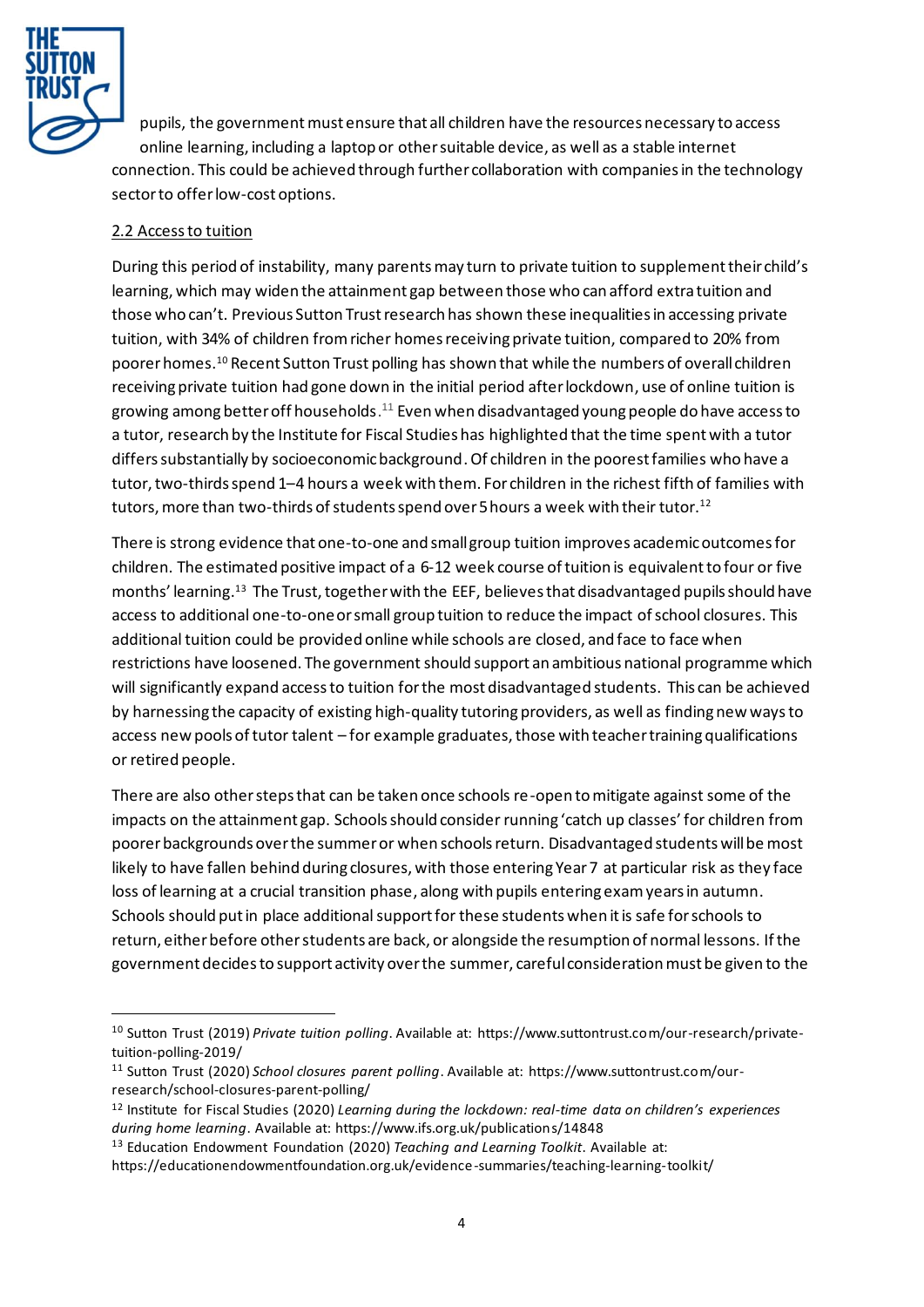

content of the programme, who runs it and how it can attract and retain children from the poorest homes.

## 2.3 The capacity of schools to set and receive remote work

There is substantial variation in the capacity of schools to set and receive remote work. Sutton Trust research has found that pupils in private schools are twice as likely to take part in online lessons every day compared to their state school counterparts. <sup>14</sup> This gap in provision is explained largely by access to resources. Just before schools shut down on 23 March, three-fifths of teachers in independent schools and over a third of those in state schools in the most affluent areas already had access to a platform to receive work, compared to under a quarter of those in the most deprived schools.<sup>15</sup>

While it will be some time before the impact on attainment from the current crisis is reflected in official statistics, it is already being seen in the amount and quality of work being received by teachers. Sutton Trust research has found that 50% of teachers in private schools report they're receiving more than three quarters of work back, compared with 27% in the most advantaged state schools, and just 8% in the least advantaged state schools.<sup>16</sup> Teachers in the most deprived schools are also more than twice as likely to say that work their students are sending in is of a much lower quality than normal.

To help and support teachers during this period of upheaval(and possible future incidences), training should be provided to enable themto deliver content to students online and clearer guidance on expectation issued, allowing for head teacher discretion and adaptation.Online teaching being provided to children is currently highly variable, with poorer students less likely to have access to some types of provision. Ensuring all pupils have access to high quality content is vital, so guidance and training for teachers could help to make provision more consistent between schools. The Trust is also concerned that online provision for pupils still at home may stop once other pupils have returned to school. Provision should remain in place for all pupils while they are at home, and there should be extra support provided for teachers to develop and deliver this content. It is vital that a phased return to school doesn't risk making the situation worse for some pupils.

#### **3. University applicants and students**

The Covid-19 crisis is likely to have a serious impact on both this year's applicants to university and current students. Exam cancellations have led to much uncertainty for young people, who now face a new system of grade calculations and are missing out on face-to-face support and guidance on their next steps. For students, assessments have moved online, but inequalities in access to devices, the internet and a suitable working environment mean that not all students are able to access content equally. Many students are also facing financial difficulties, impacting on their ability to afford to study.

#### 3.1 Fairness of grade calculations

<sup>14</sup> C. Cullinane & R. Montacute (2020) *Covid-19 impacts: School shutdown*. Sutton Trust. Available at: <https://www.suttontrust.com/our-research/covid-19-and-social-mobility-impact-brief/>

 $15$  Ibid

 $16$  Ibid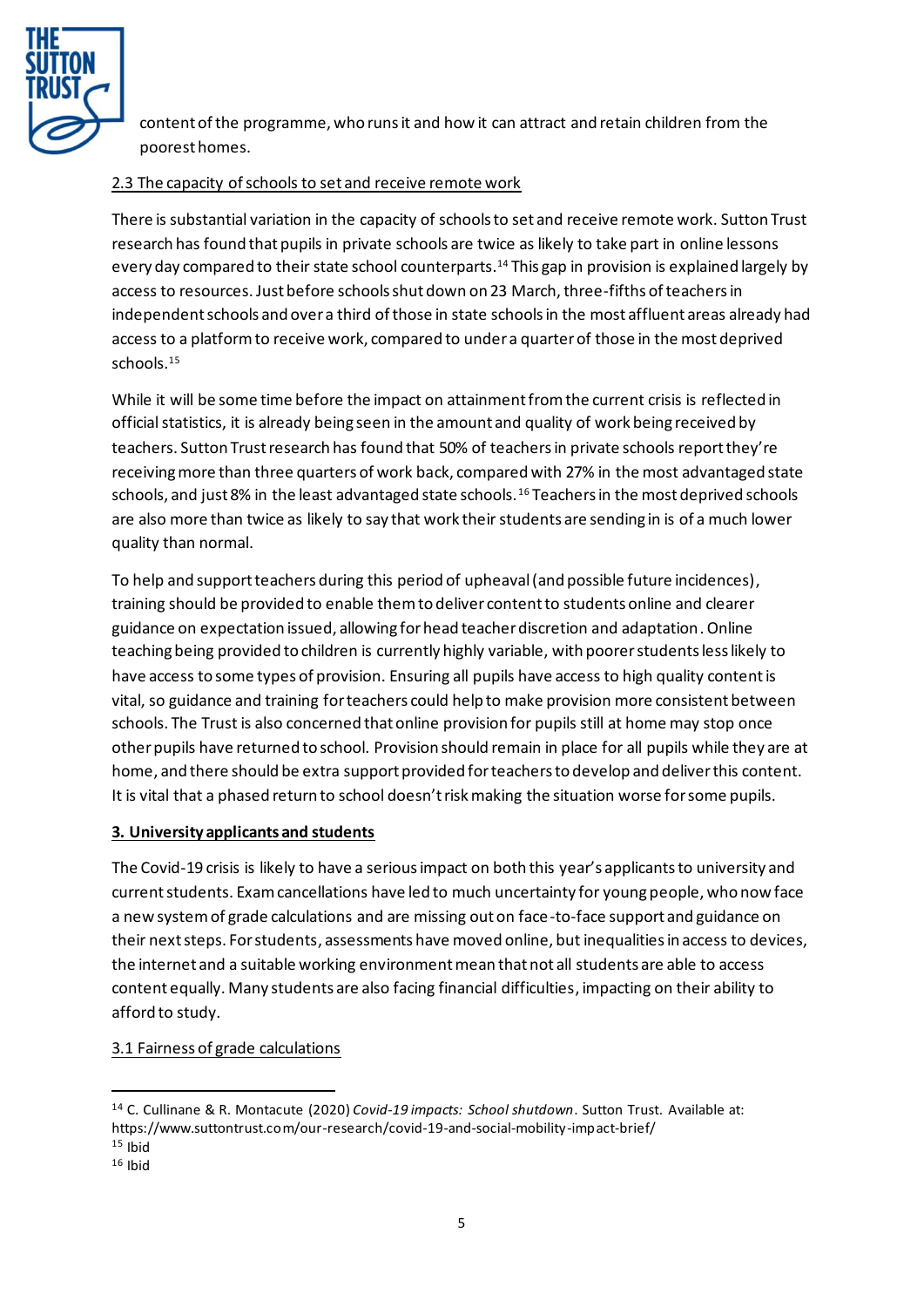

The Trust welcomed the decision to introduce a combination of methods to award qualifications in the face of exam cancellations. However, despite the adjustment process, the system is still fundamentally based on teacher assessment, which potentially has structural biases. Research has shown that teacher assessments can underestimate the abilities of students from low-income backgrounds. <sup>17</sup> Previous Sutton Trust research has also highlighted that high-attaining, disadvantaged pupils are more likely to have their grades under-predicted. <sup>18</sup> We welcome that Ofqual has taken some measures to mitigate against potential unfairness, including through adding safeguards to manage differences in pupil characteristics at centre level and providing additional guidance to Heads of Centres on bias. However, without being prepared to take action in terms of pupil-level adjustments there is a risk that the attainment gap could widen. The Trust believes that exam regulators should closely monitor attainment gaps in the new grading system and consider how best to respond if substantial gaps open up. If gaps were to widen, this would have significant knock on consequences for social mobility, as well as the credibility of this year's grades.

The Trust also raised issues around trajectory and the appeals process in our response to Ofqual's consultation on awarding grades.<sup>19</sup> 'Turnaround' schools who have improved rapidly may be disadvantaged by the linking of results to previous years. The Trust is concerned by the decision to not consider trajectory in the statistical standardisation process, as this may lead to some schools – which are likely to disproportionately serve poorer communities - being disadvantaged.

To ensure fairness, we also believe that all learners who feeltheir grades do not accurately reflect the grade they would have received through exams, should have the ability to appeal. The Trust therefore disagrees with Ofqual's decision to only allow appeals from centres rather than students. We are also concerned by the decision to allow exam boards to charge for appeals if they wish. Given the exceptional circumstances we believe normal fees should be waived so that there are no financial barriers to the process of appeals.

The Trust also believes that there should be no financial barriers to accessing the autumn exam series for those who feel their calculated grades do not accurately reflect their potential. Our research has found that students from independent school pupils are already more likely than state school pupils to be considering sitting autumn exams if they do not get the grades they hope for in the summer.<sup>20</sup> If additional financial barriers are not removed, they may prevent disadvantaged students from sitting exams and widen inequalities within the system between students. It is also vital that all pupils have access to impartial, high-quality advice and guidance about their next steps.

The Trust has long advocated for the introduction of Post Qualification Applications. The introduction of Ofqual's adjustment process has signified a recognition that predicted grades, in

<sup>17</sup> More detail on this issue can be found in the Sutton Trust's recent blog - *Examination cancellation: the impact of covid-19 on students*. Available here[: https://www.suttontrust.com/ne ws-opinion/all-news](https://www.suttontrust.com/news-opinion/all-news-opinion/examination-cancellation/)[opinion/examination-cancellation/](https://www.suttontrust.com/news-opinion/all-news-opinion/examination-cancellation/)

<sup>18</sup> G. Wyness (2017) *Rules of the Game*. Sutton Trust. Available at: [https://www.suttontrust.com/our](https://www.suttontrust.com/our-research/rules-of-the-game-university-admissions/)[research/rules-of-the-game-university-admissions/](https://www.suttontrust.com/our-research/rules-of-the-game-university-admissions/)

<sup>19</sup> Available at: [https://www.suttontrust.com/news-opinion/all-news-opinion/response-to-the-ofqual](https://www.suttontrust.com/news-opinion/all-news-opinion/response-to-the-ofqual-consultation/)[consultation/](https://www.suttontrust.com/news-opinion/all-news-opinion/response-to-the-ofqual-consultation/)

<sup>20</sup> E. Holt-White & R. Montacute (2020) *Covid-19 Impacts: University Access*. Available at: <https://www.suttontrust.com/our-research/covid-19-impacts-university-access/>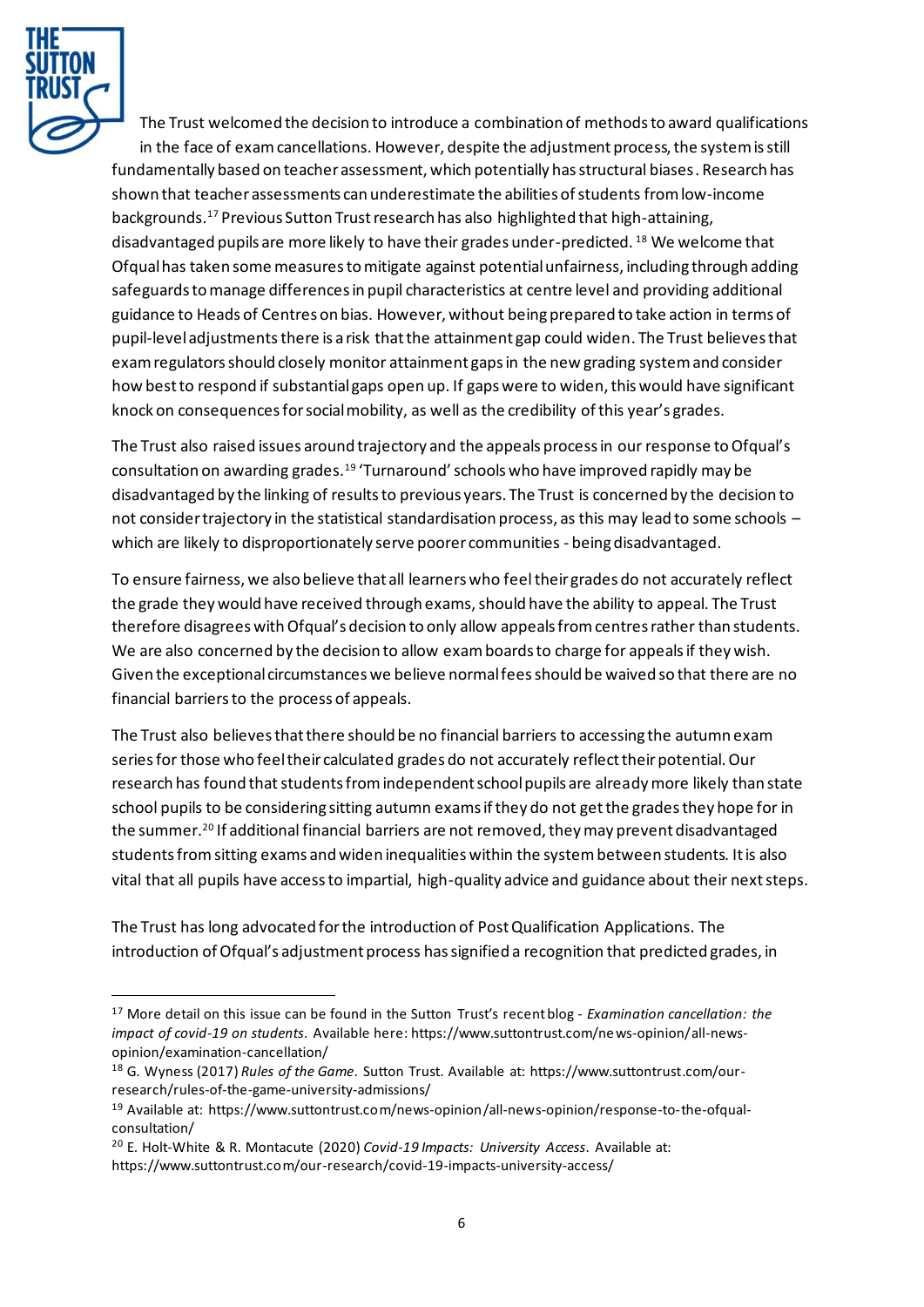

themselves, are not a reliable indicator of student performance. In the future, the Trust would like to see a move towards a system of Post Qualification Applications, to ensure that young people are not unfairly denied places based on underpredictions and can make informed choices based on actual results.

## 3.2 Progression to higher education

The cancellation of exams could impact progression to higher education for many young people. Recent Sutton Trust polling found that 43% of university applicants studying for A levels feel that the new assessment procedure will have a negative impact on their grades.<sup>21</sup> While most feel that the impact will be small, 72% felt that the new grading system is less fair than in a normal year. The Trust also found that the crisis is affecting young people's decisions on their next steps, with a fifth of university applicants saying that they have changed their mind about their university attendance this autumn or have yet to decide.<sup>22</sup> Almost half of applicants surveyed feel that the crisis will have a negative impact on their chances of getting into their first-choice university, with applicants from lower socioeconomic backgrounds more likely to be worried about this negative impact.<sup>23</sup>

Given the uncertainty caused by these changes, university applicants are likely to need more support than ever to navigate the university admissions process. Sutton Trust research has highlighted that university applicants were less satisfied with support from their school on the university applications process than they were with their day-to-day learning.<sup>24</sup> It is vital that schools and universities offer additional support and advice to students making decisions abouttheir future, particularly around the final UCAS deadline and A Level results day. This support is crucial for those from disadvantaged backgrounds and particularly those who are the first in their family to attend university, who are less likely to have access to help from other channels.

The Trust has long advocated for the use of contextual admissions, which place grades achieved in context of student's background in recognition that the playing field is not level at the point of entry to university. Contextualising the grades achieved by students will be more important than ever for this application cycle, as there is a risk that the grading system may disadvantage students from lower socio-economic backgrounds, who may then potentially miss out on their offer grades. The Trust would like the same contextual principles usually applied to offers to be applied to final decisions on places, with universities giving additional consideration to applicants from disadvantaged backgrounds who have narrowly missed their offer grades.

The impact of formal exams being cancelled may also have consequences forlevels of preparedness for university. Sutton Trust research has found that Year 13 university applicants from working class backgrounds were twice as likely to have insufficient access to the internet, devices for learning or a suitable place to study, compared to those from middle class homes.<sup>25</sup> There are also inequalities in the content being taught, with independent schools almost twice as likely to be still teaching A Level content as state schools.<sup>26</sup> For disadvantaged students about to enter higher education, this could

- <sup>22</sup> Ibid
- $23$  Ibid
- <sup>24</sup> Ibid
- $25$  Ibid
- $26$  Ibid

<sup>21</sup> E. Holt-White & R. Montacute (2020) *Covid-19 impacts: University access*. Sutton Trust. Available at: <https://www.suttontrust.com/our-research/covid-19-impacts-university-access/>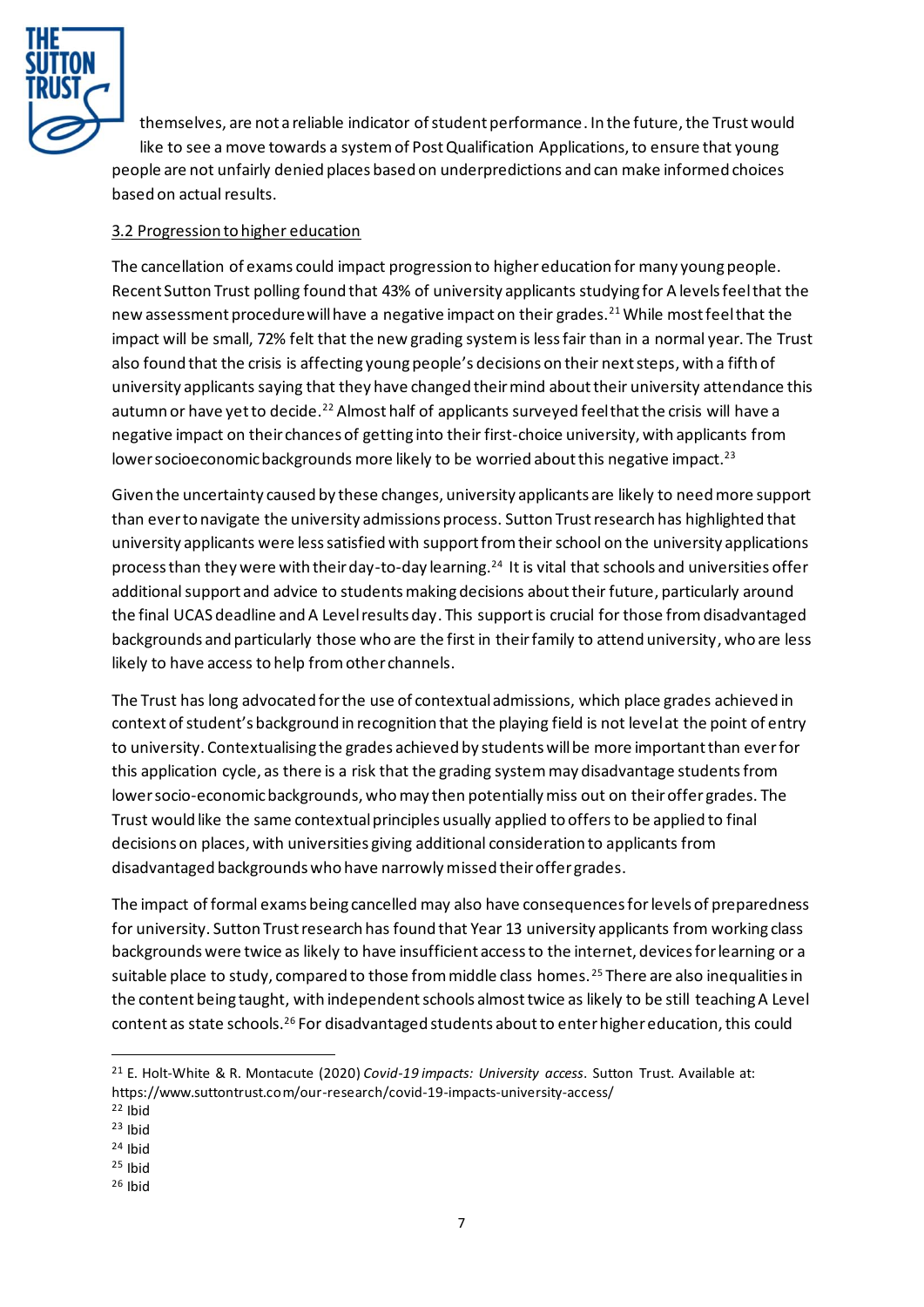

leave them with gaps in their knowledge, putting them behind their peers before they have begun at university. Differences in access to A-Level content may also impact how prepared young people are to sit autumn exams, if they do not get the grade they had hoped for in the summer.

## 3.3 Impact on students

The cancellation of university exams and the move to online assessments is an issue for some students, particularly the 23% reporting lack of access to suitable study space.<sup>27</sup> 5% of students also report that they do not have sufficient internet access,  $28$  a figure which is likely to be an underestimation, as the survey itself was conducted online. Universities should ensure that students, particularly those in final year, are not disadvantaged due to changes in assessment.

Many students are now facing financial difficulties as the crisis impedes their ability to undertake part-time work. 30% of students report that they are less able to afford study because of the pandemic, with 34% of students reporting that they have lost a job, had reduced hours, or not been paid for work completed.<sup>29</sup> The Trust would like to see additional financial support for students to ensure current students can continue their courses, and access is not harmed for next year's students from families suffering from financial pressures. Where possible, universities should bolster hardship funds and work to increase awareness of funds and support available. The Office for Students' decision to allow universities to use widening participation funds on hardship payments is an acceptable short-term measure, but students from disadvantaged backgrounds will likely need more support than usual in the next few years, so there needs to be additional, separate funding available for this. The Trust would also like to see the government consider stepping in to offer emergency maintenance grants.

Financial problems facing some providers at risk of collapse has led to the government introducing a cap on student numbers. The Trust believes that this should be carefully calibrated to minimise the impact on disadvantaged students and the widening participation agenda. Any temporary re introduction of number caps should not undermine the efforts of selective universities in particular to meet their Access and Participation Plan targets.

#### **4. Apprenticeships**

The unique position of apprenticeships at the intersection of education and the labour market has made the sector particularly vulnerable to the current crisis. Companies are furloughing or making staff redundant, off the job learning has been disrupted, and many apprentices have faced additional financial strains. The pandemic is having serious immediate impacts on current apprentices, and will have long term implications as fewer opportunities are available in the future. Apprenticeships have the potential to play an important role in economic recovery, and so it is vital that these routes are protected.

#### 4.1 Impact on training providers and employers

 $27$  Ibid

<sup>28</sup> Ibid

 $29$  Ibid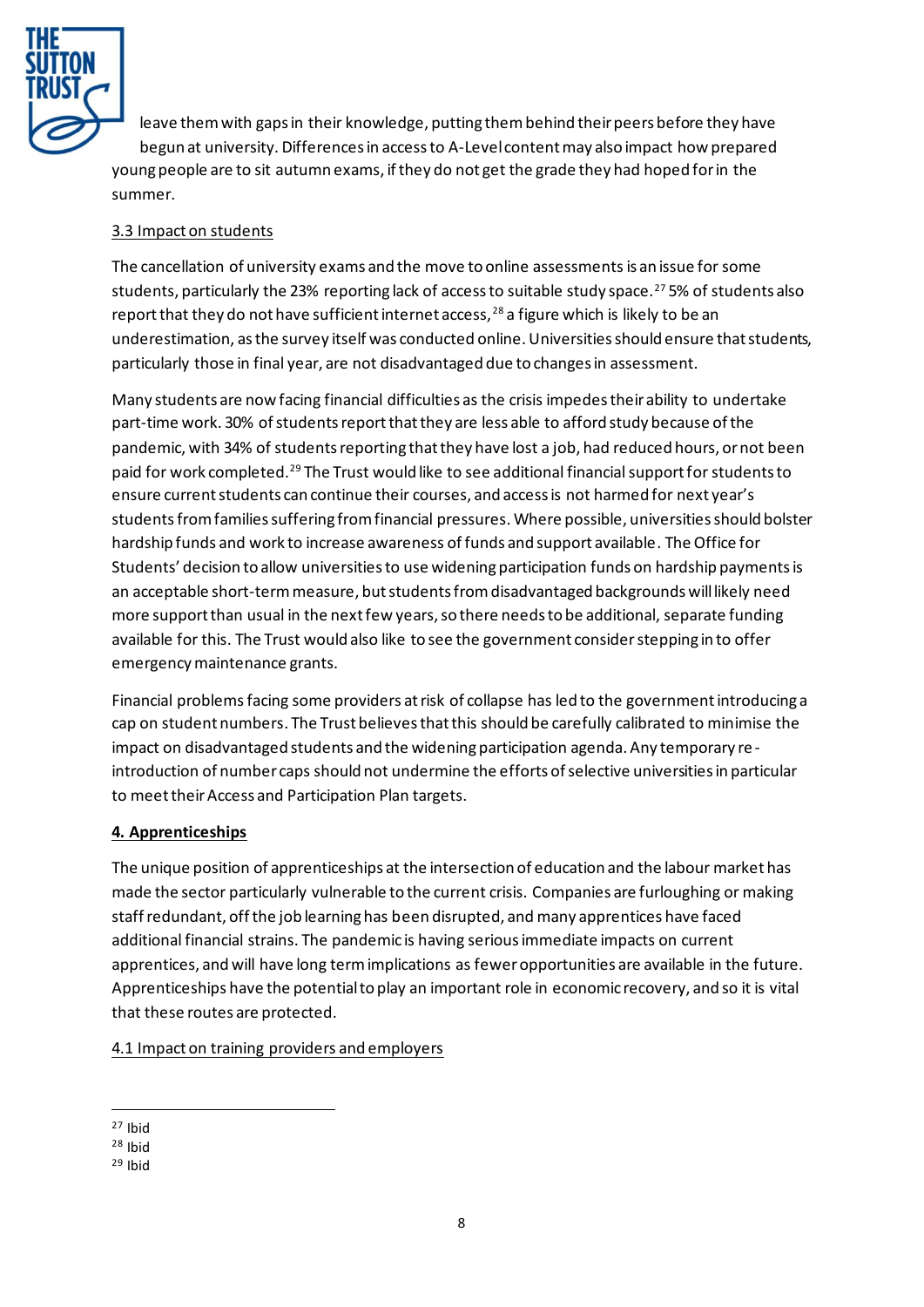

The labour market is being placed under severe strain by the crisis, which will have consequences for future recruitment and job opportunities. Sutton Trust research has highlighted that employers will likely not be recruiting apprenticesin the numbers seen recently, with around a third of employers reporting that they are likely to hire fewer apprentices over the coming year, or none at all.<sup>30</sup> Firms worried about their ability to survive the crisis were more likely to say their apprentices were unlikely to resume, and more likely to cut future apprenticeship recruitment.<sup>31</sup> Training providers are also facing serious financial pressures, with many reporting risk of collapse. <sup>32</sup> A quarter of apprentice employers surveyed by the Sutton Trust reported that a learning provider had closed.<sup>33</sup>

The Trust believes that apprenticeships will form a vital part of economic recovery as the ability to reskill becomes increasingly important. We therefore would like to see the government invest in apprenticeships to protect this valuable route into work. Investment to protect training providers in the short term could have a significant longer-term economic payoff. The Trust welcomes the introduction of the supplier relief fund, but the measures for providers do not go far enough. The scheme should also cover levy-funded apprenticeships to ensure that all providers survive the crisis, allowing apprenticeships to continue and to be a driving force of economic recovery.

In order for apprenticeships to deliver on the levelling up agenda as we come out of the coronavirus crisis, social mobility and widening opportunity should be an explicit criterion in a review of the apprenticeships levy. The balance of apprenticeships across age groups, levels, those with equivalent or lower qualifications (ELQ) and existing versus new starters should be examined. In a period of tighter budgets, the government should ensure that the levy is focused on those who will benefit most. The government should consider a maximum salary ceiling for levy-funded apprentices, ensuring that levy funding is not being spent on highly paid and well-qualified senior staff.

#### 4.2 Financial impacts on apprentices

Many young people from disadvantaged backgrounds undertake apprenticeships. They are more likely to be concentrated in the lower levels, be paid lower salaries and work for companies and sectors more vulnerable to furloughing and redundancies. As of early April, employers surveyed by the Sutton Trust reported that just 39% of apprenticeships were continuing as normal, with 36% having been furloughed and 8% made redundant.<sup>34</sup> 17% of apprentices had their off-the-job learning suspended.<sup>35</sup> Furloughs and redundancies have the potential to have serious impacts on apprentices, with many on low wages already.

The priority for current apprentices should be to continue training where ver possible, even when on furlough or if redeployed within a company. This can create a virtuous circle for the apprentice,

<sup>30</sup> C. Cullinane & K. Doherty (2020) *Covid-19 impacts: Apprenticeships*. Sutton Trust. Available at: <https://www.suttontrust.com/our-research/covid-19-impacts-apprenticeships/>  $31$  Ibid

<sup>32</sup> AELP (2020) *Covid-19 Impact on Provision for Apprentices and Learners.* Available at: [https://www.aelp.org.uk/news/news/press-releases/apprenticeships-on-the-brink-of-collapse-after](https://www.aelp.org.uk/news/news/press-releases/apprenticeships-on-the-brink-of-collapse-after-education-department-refuses-to-implement-cabinet-office-covid-19-guidelines/)[education-department-refuses-to-implement-cabinet-office-covid-19-guidelines/](https://www.aelp.org.uk/news/news/press-releases/apprenticeships-on-the-brink-of-collapse-after-education-department-refuses-to-implement-cabinet-office-covid-19-guidelines/)

<sup>33</sup> C. Cullinane & K. Doherty (2020) *Covid-19 impacts: Apprenticeships*. Sutton Trust. Available at: <https://www.suttontrust.com/our-research/covid-19-impacts-apprenticeships/>

 $34$  Ibid

<sup>35</sup> Ibid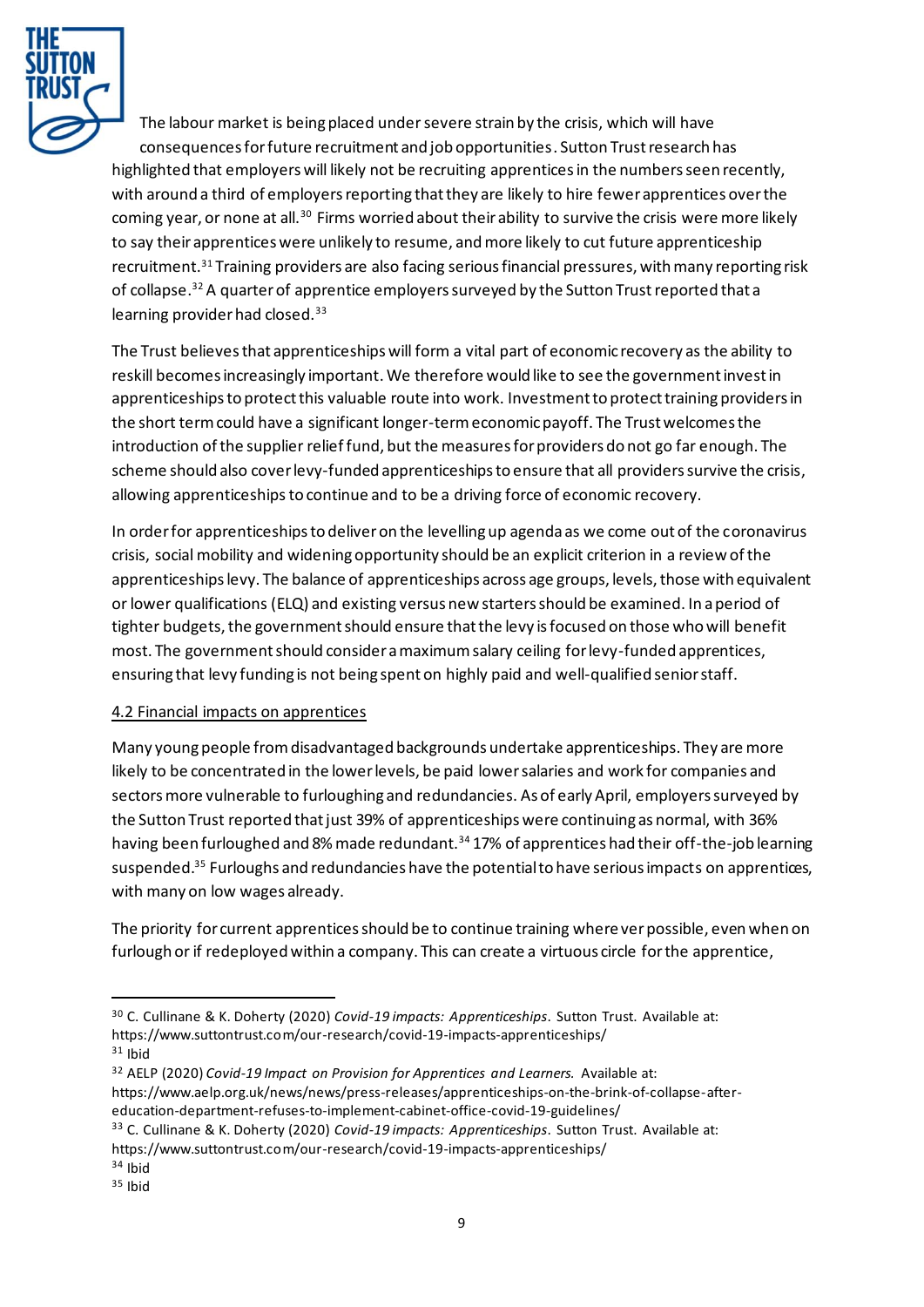

provider and employer. To protect apprentices, the government should require employers to cover the full cost for furloughed apprentices up to the appropriate minimum wage for all hours including both training and work. Where employers can, they should top up the 80% of furlough funding to 100% for apprentices on low wages to secure the finances of the lowest paid apprentices. This can help to protect the financial situation of many disadvantaged apprentices.

## 4.3 Access to online learning

The crisis has led many apprenticeships to move to distance learning. However, as identified across schools and higher education, there are inequalities in accessing remote learning. Some apprenticeships are also simply unsuitable for distance learning: 37% of surveyed employers reported that some of their apprentices were not able to work from home due to a lack of equipment, or because their role was not suitable for such work.<sup>36</sup> A further 14% said some apprentices could not access learning from home due to a lack of internet or devices.<sup>37</sup> Wherever possible, employers should ensure that apprentices are able to access the resources they need to continue their learning.

## 4.4 Access to information and support

The Trust is also concerned that disadvantaged students will not have access to high-quality information and advice on the apprenticeship route. The system for applying to apprenticeships is complex and fragmented, and young people are now unable to access face-to-face careers guidance, networking events or work experience opportunities. It may therefore be harder for disadvantaged young people to access high-quality information and develop the skills needed to secure an apprenticeship. The Trust would like to see support for young people continue and for it to be moved online wherever possible.

#### **Conclusion**

The Covid-19 crisis will have far-reaching consequences across the whole of society and will have serious ramifications for education and social mobility, as the attainment gap inevitability widens and opportunities become scarcer. There are a range of actions set out in Appendix A that can be taken both immediately and in the longer-term to best position the country for recovery whilst ensuring that disadvantaged young people don't lose out.

 $36$  Ibid

<sup>37</sup> Ibid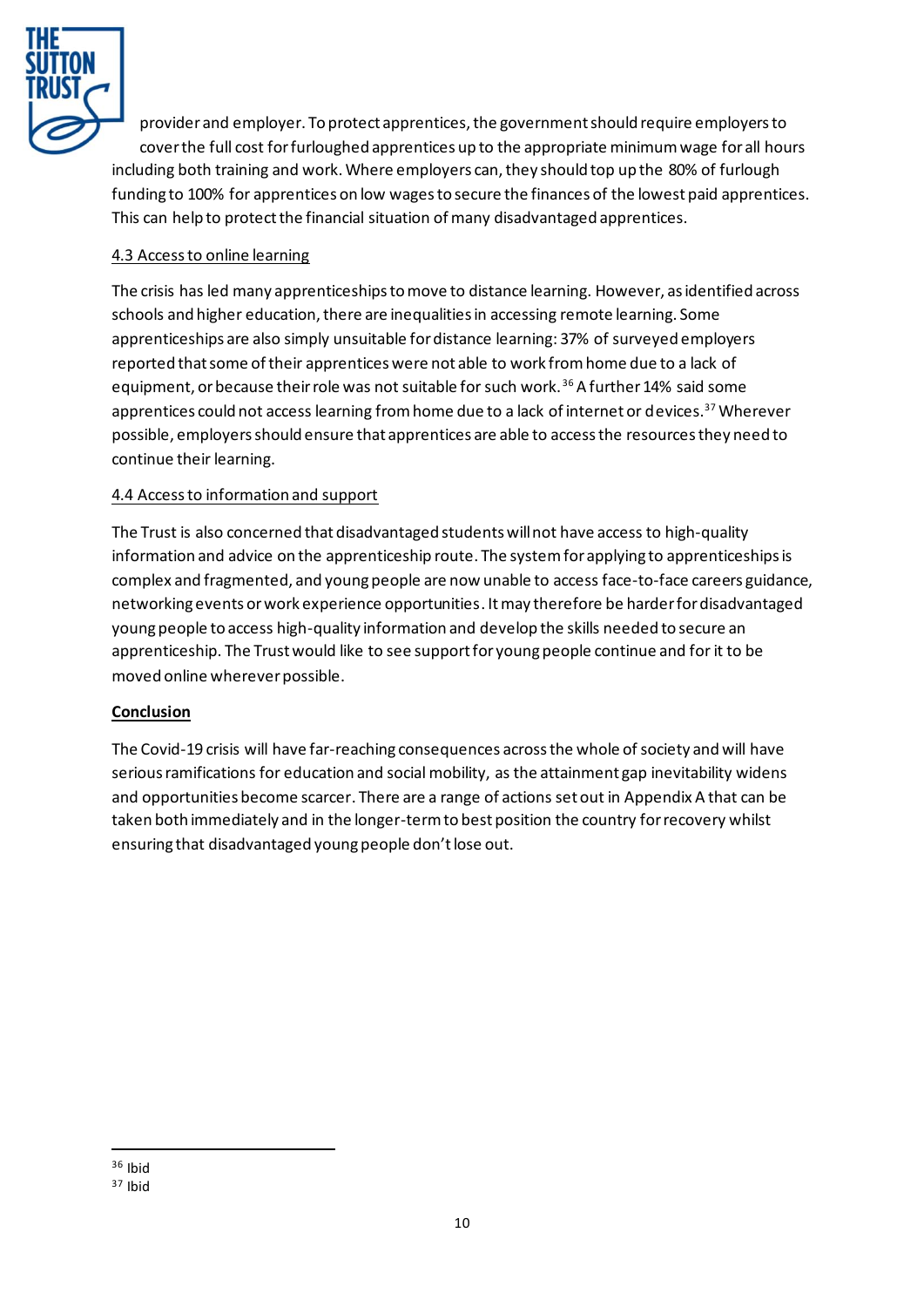

## **APPENDIX A: KEY SUTTON TRUST RECOMMENDATIONS**

## **Early years**

- 1. The government should provide additional financial support for early years provider to aid the transition to reopening.
- 2. Eligibility for the 30 hours childcare policy should be extended below the current salary threshold, to include those out of work or on very low incomes.
- 3. There should be emphasis placed on improving the qualifications of all workers in the sector, through CPD and mentoring, to provide high-quality early provision which can help those who have lost out on provision during nursery closures. In a different economic climate, new graduates are also a potential source of high-quality early years talent.

## **Schools**

- 4. The government should ensure that all children have the resources necessary to access online learning, including a laptop or other suitable device, as well as a stable internet connection.
- 5. The government should facilitate or fund an ambitious national programme which significantly expands access to tuition.
- 6. Schools should consider running 'catch up classes' for children from poorer backgrounds over the summer or when schools return, ensuring they reach the most disadvantaged children.
- 7. To help and support teachers during this period of upheaval, training should be provided to enable themto deliver content to students online.

#### **University applicants and students**

- 8. Exam regulators, including Ofqual, should closely monitor attainment gaps in the new grading system and consider appropriate adjustments if substantial gaps open up.
- 9. In the future, there should be a move towards a system of Post Qualification Applications, to ensure that young people are not unfairly denied places based on underpredictions.
- 10. Schools should offer additional support and advice to students making decisions abouttheir future, particularly around the final UCAS deadline and A Level results day.
- 11. Universities should give additional consideration to applicants from disadvantaged backgrounds who have narrowly missed their offer grades through contextual offers.
- 12. Universities should bolster hardship fundsfor students and the governmentshould consider providing emergency maintenance grants.

#### **Apprenticeships**

- 13. The government should provide support for all training providers, expanding the supplier relief scheme to include levy-funded apprenticeships.
- 14. The review of the levy should consider social mobility and widening opportunity, and ensure that the levy is focused on young people and those who will benefit most from reskilling. This could be achieved by a maximum salary ceiling for levy-funded apprenticeships.
- 15. The government should require employers to cover the full cost for furloughed apprentices up to the appropriate minimum wage for all hours including both training and work.